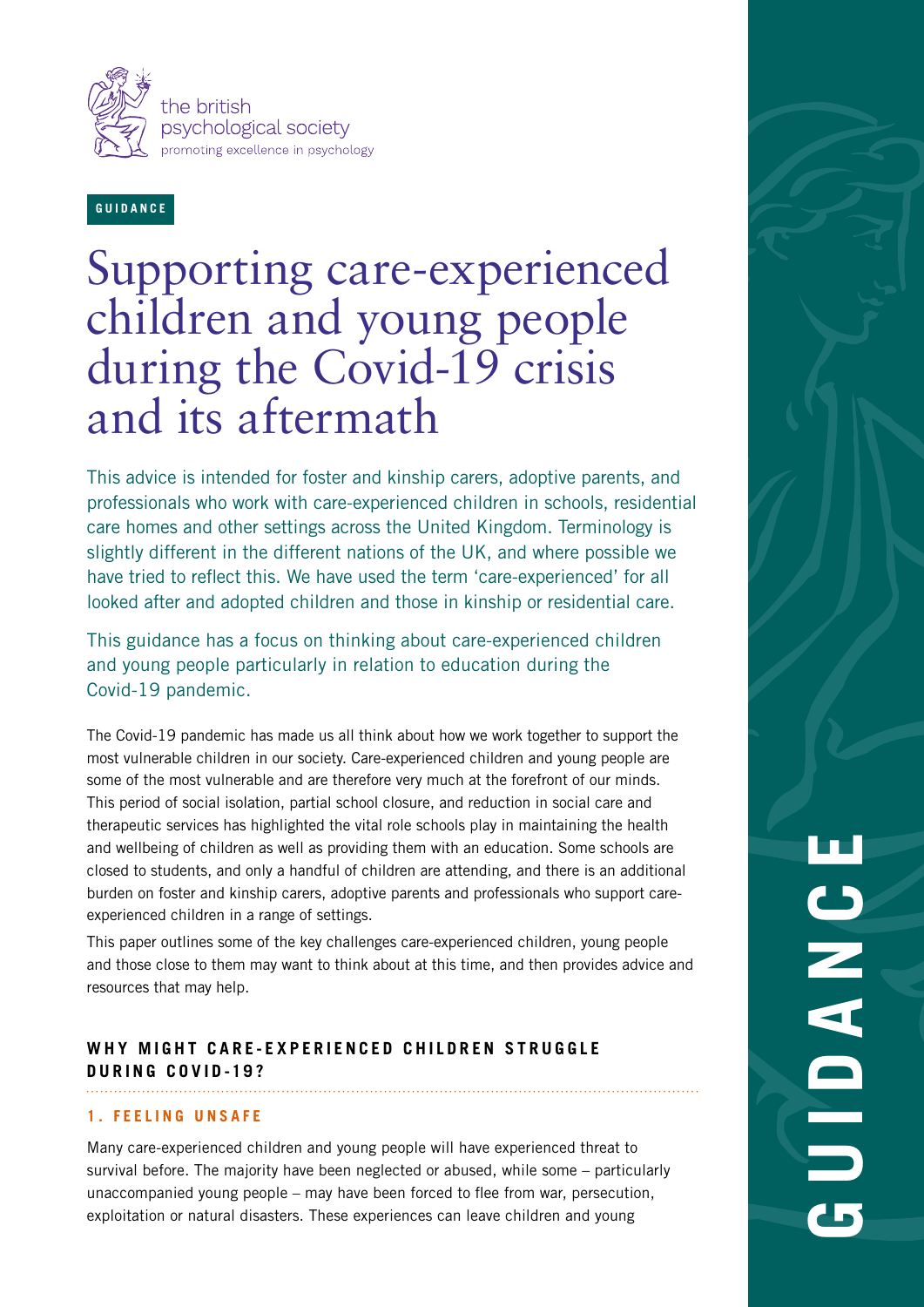people particularly vulnerable to future stressful experiences and challenges. In order to survive dangerous environments, these children and young people may have learned to remain hyper-alert to any sign of danger, and quick to resort to defence strategies when they perceive any threat. Some may be easily triggered into fight or flight mode, while others may shutdown and withdraw, or focus excessively on the needs of the adults around them.

Additionally, as a result of their earliest experiences with caregivers, care-experienced children and young people may also struggle to seek or accept comfort when they need help in managing overwhelming emotional and physical stress responses. Whilst many may have developed more secure attachments through sensitive and attuned care-giving experiences in some of their relationships, children and young people with attachment difficulties often fall back on their earliest insecure attachment behaviours at times of loss and stress. Fear is all-consuming, and children need to feel safe before they are able to engage in social relationships, manage their behaviour or engage in learning.

Families and school staff may therefore be seeing an increase in distress and emotional dysregulation coupled with more challenging ways of seeking care. Familiar behaviours may return or intensify, and new behaviours may emerge. Distress is likely to impact on readiness to learn or to face any new challenge.

On the other hand, some young people seem more settled and less anxious at this time. This may be because external pressures such as learning in school and the complexities of friendships are minimised at the moment. They may be experiencing increased security in their placements, strengthening their relationships with carers. For some not having face to face family time is less anxiety provoking. For these children the challenge will be supporting them to transition when these stressors are reintroduced to them, and finding ways to celebrate and hold on to new closeness and security.

Our advice is to maintain an open and curious stance. By seeing all behaviour as communication and thinking about how children and young people may express themselves when they are struggling, you can support each child and young person in the ways most helpful for them. This information from Beacon House about the [Window of Tolerance](https://www.youtube.com/watch?v=Wcm-1FBrDvU) may help you think about the different responses you may see.

#### **FIND OUT MORE**

Dr Dan Hughes, is a Psychologist who specialises in working with fostered and adopted children who have experienced trauma. He [talks about the additional challenges of](https://www.youtube.com/watch?v=2nLF0wdoSJ0)  [Covid-19 for adopted and looked after children](https://www.youtube.com/watch?v=2nLF0wdoSJ0). His focus is on parenting fostered and adopted children at this time, but his thoughts and advice are also relevant to teachers and other professionals working with these young people.

Dr Heken Kircaldie is a Consultant Clinical Psychologist, and she has provided some helpful insight into [why some young people who have experienced trauma do not seem to care](https://helenkirkaldie.wordpress.com/2020/04/09/how-to-support-young-people-who-dont-seem-to-care-about-staying-in-and-staying-safe/)  [about staying safe.](https://helenkirkaldie.wordpress.com/2020/04/09/how-to-support-young-people-who-dont-seem-to-care-about-staying-in-and-staying-safe/)

Gwent Attachment Service has produced this [useful general resource on attachment,](http://www.wales.nhs.uk/sitesplus/documents/866/PIU1340%281%29%28ABUHB%29%28Active%29%28SEPT%2017%29.pdf)  [trauma and shame.](http://www.wales.nhs.uk/sitesplus/documents/866/PIU1340%281%29%28ABUHB%29%28Active%29%28SEPT%2017%29.pdf)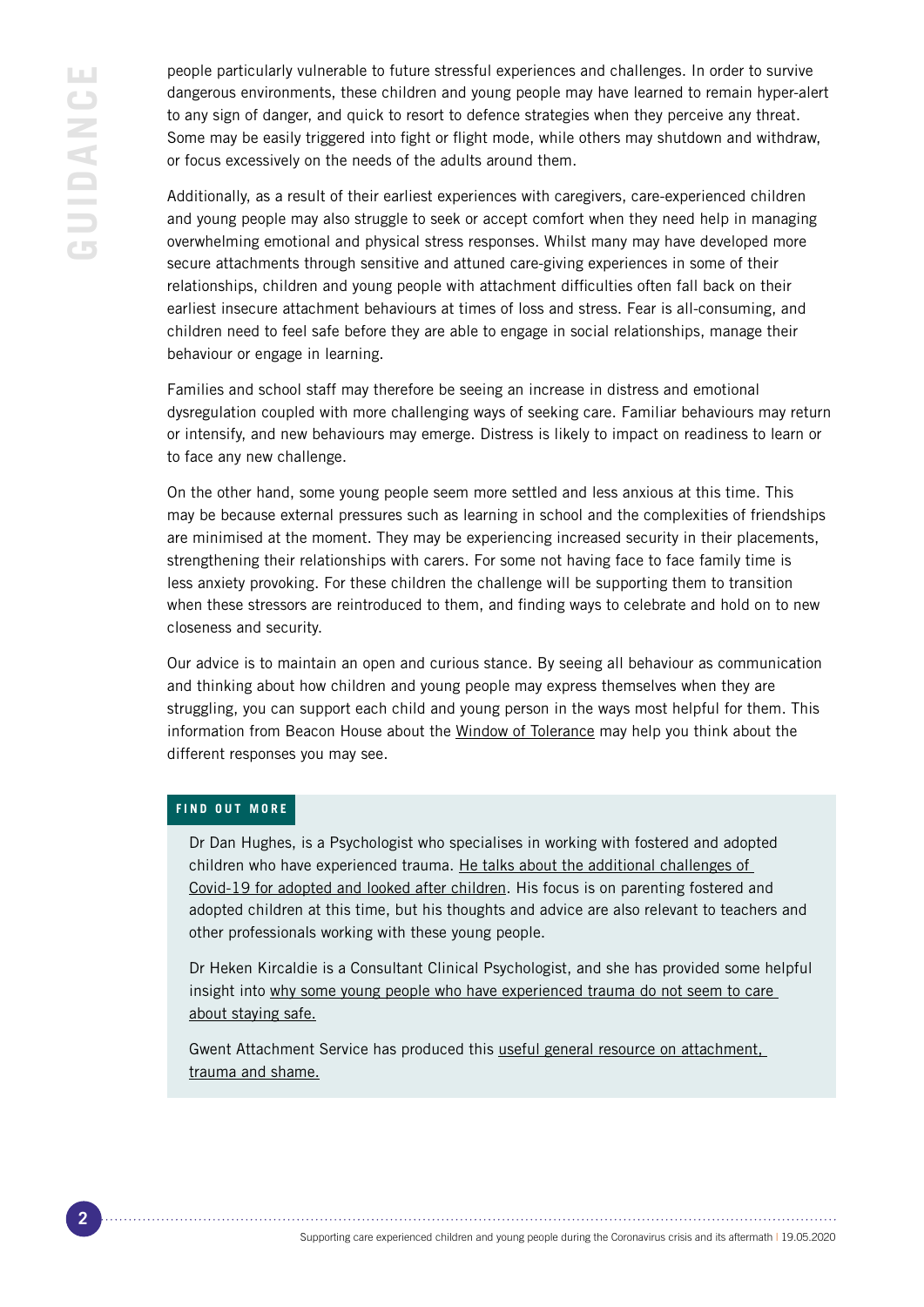#### **2. FAMILY WORRIES AND ISSUES AROUND BIRTH FAMILY TIME**

Care-experienced children and young people have already experienced separation from their birth families and may now be facing additional losses due to measures imposed to contain the virus – time with birth families may be limited to video calls or stopped altogether. The experience of family time may be significantly different – for any face-to-face family time social distancing must be observed, and professionals may be wearing personal protective equipment.

Care-experienced children and young people may be used to a high level of contact from a range of professionals. Contact with other professionals such as therapy sessions or seeing social workers may also be stopped or changed to be via virtual means.

Dr Claire Holdaway, Consultant Clinical Psychologist in The ATTACH Team, a specialist therapeutic team in Oxfordshire County Council Children's Services, has put together some helpful [guidance](https://www.oxfordshire.gov.uk/sites/default/files/file/coronavirus/COVID-19guidanceforContactFamilyTime.pdf) on helping children cope when family time is curtailed or happening in different ways.

The Nuffield Family Justice Observatory has also prepared advice on managing birth family [contact for foster carers](https://www.nuffieldfjo.org.uk/files/documents/VIRTUAL CONTACT GUIDANCE FOR FOSTER CARERS.DOCX).

Grandparents Plus have put together information from their advice service about what to do with [birth family contact](https://www.grandparentsplus.org.uk/for-kinship-carers/advice-and-support/covid-19-information-for-kinship-families/coronavirus-contact-with-birth-parents/) as a result of Covid-19.

#### **3. UPHEAVAL IN EDUCATION, TRAINING AND WORK**

Care-experienced children and young people have often attended many different schools in their lives – they often struggle to feel a sense of belonging, to invest in relationships with school staff, or in friendships with peers. This time of school closure may be especially hard for these children and young people – those in school will be having a very different experience from their usual busy and sociable school days, they may be supported by different adults and even be attending a different school altogether. They may feel stigmatised by being told to attend when other children and young people are not expected to go to school. Those at home may fear that they will never return to a school they had learned to like or where they had started to feel they belong. Others will still be developing that sense of belonging and may feel that yet another school place has proved to be short-lived.

*Many care-experienced children may struggle to imagine that staff will care enough to hold them in mind, and this may connect them to earlier painful feelings of loss and rejection. Maintaining your relationship with these children is essential at this time.*

Supporting learning at home is also a challenge for foster and kinship carers, adoptive parents and staff in residential homes. It is hard to know how much work should be completed, how much support to provide, and how to help your young person feel ready to learn in the first place. At times these dilemmas may lead to disagreements that could impact the relationship you have with your young person. Motivation, structure and routine may all be a challenge at this time. Making sure children and young people are using the internet, social media and gaming platforms safely and healthily may also be a concern.

#### **4. DIFFICULTIES WITH TRANSITIONS**

Those care-experienced children and young people leaving school or moving from primary to secondary school, or on to college or employment, may find the lack of an ending especially difficult, possibly triggering feelings of sadness, loss, rejection, panic and helplessness from other endings in their lives that have not gone well or have been very sudden. The Society's [advice](https://www.bps.org.uk/coronavirus-resources/professional/importance-of-playtime) for young people managing these transitions should be followed carefully for care-experienced children and young people, with particular care taken with the ending of important relationships.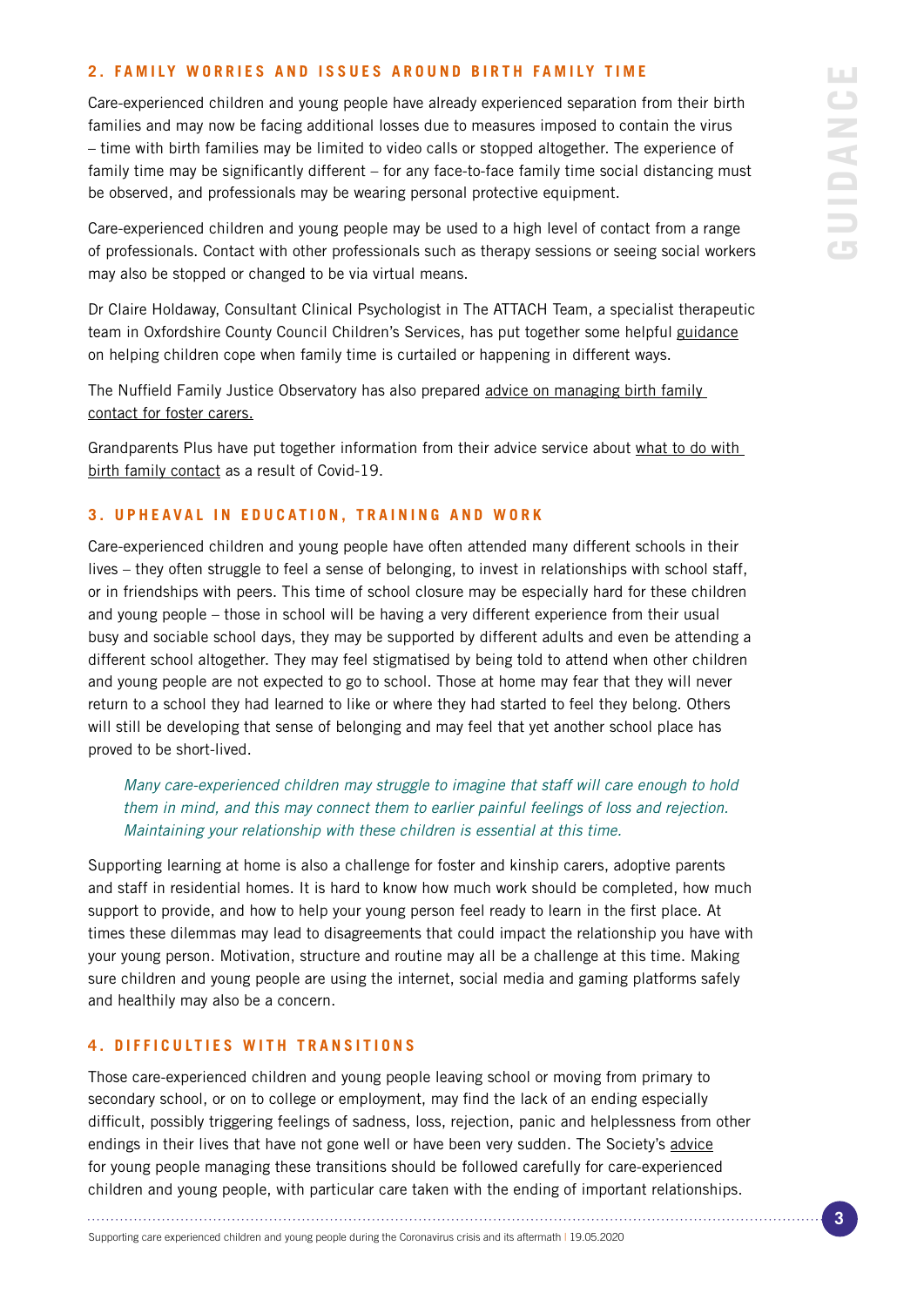Vulnerable learners will also have experienced a transition from school to being at home full-time. This could put extra stress on family life, increasing a child or young person's sense that they do not belong. Carers can also become overwhelmed by the needs of the children and young people they are looking after, especially if their distress levels rise and are hard to contain or result in behaviour such as self-harming. These factors combined can put the stability of the placement at risk.

Other families are reporting an increased sense of closeness with children and young people and are concerned about the loss of these closer relationships when schools reopen – the additional time may have fostered security. There is comprehensive advice about supporting children and young people to return to school in the Society's guidance on transition. In addition to this it will be important to have open conversations about these feelings of loss and sadness when the time comes to return to school.

The return to school is now being actively planned and discussed, with a range of concerns about when this will be and what it will look like.

## **HOW YOU CAN HELP**

## **1. PRACTICE SELF-CARE: CARERS, PARENTS, TEACHERS AND OTHER PROFESSIONALS**

These are strange and challenging times in which teachers are being asked to work in complex and unprecedented ways, providing learning for pupils at home and for pupils in school. We acknowledge the significant additional stress all school staff are under at this time and the risks they take with their own health to come to work. Additional pressure is also being placed on carers, parents and professionals who may be worried about their own and others' health, mental health, work, finances, food and other practical considerations as well as supporting the emotional wellbeing of young people in their care and their learning at home.

This pandemic is being experienced by all of us – carers, teachers, social workers and other professionals may have their own previous experiences of trauma which may shape how they respond to what is happening at the moment. For people who find physical contact emotionally supportive this time of distancing may feel very difficult and increase the sense of disconnection and isolation.

The first step to supporting vulnerable children and young people is to look after your own wellbeing. In these times when social relationships may feel very different both in and out of school, it may be particularly helpful to model calm for young people in order to help them stay regulated. This may be especially important in areas of the country that move to a hub model, with children and young people coming to school buildings with which they are unfamiliar and maybe supported by adults with whom they are less familiar.

*I can't emphasise enough how important it is for us, those of us who are parents, teachers and therapists, who are in positions of influence in our communities… that during the current situation we regulate ourselves. If we take care of ourselves, we're going to be able to help the people around us stay calmer, and everybody's going to be physically, socially and emotionally healthier.*

Dr Bruce Perry, March 2020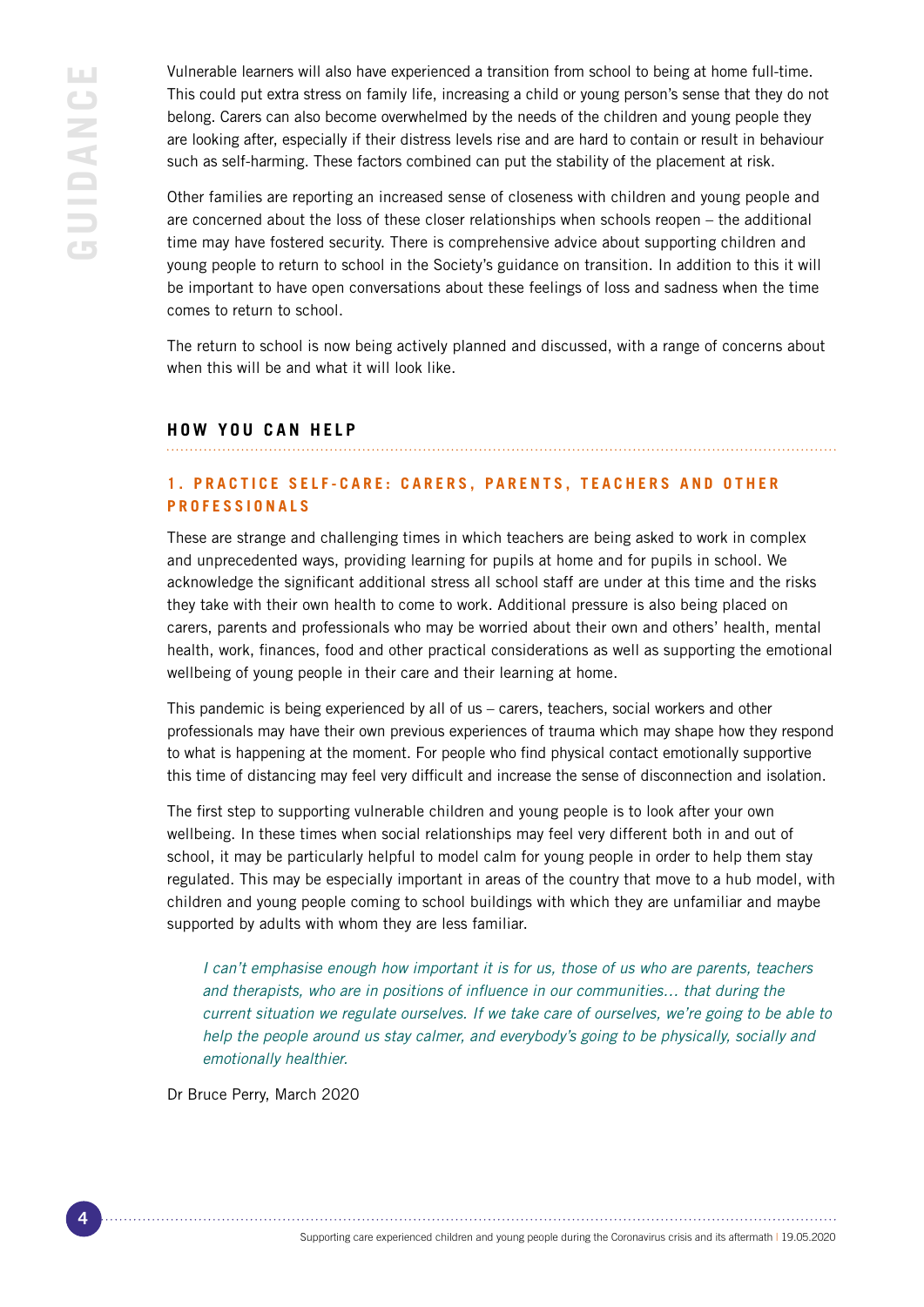[Take a moment for yourself with free Headspace](https://www.headspace.com/educators-covid-19);

[Take some sofa time with Louise Bomber;](https://www.youtube.com/channel/UC0Ax_dXNrol49Ss934UN-FQ)

[Focus on what you can control with this Beacon House resource](https://beaconhouse.org.uk/wp-content/uploads/2020/03/Circle-of-control.jpg);

[The BPS has put together some resources to promote resilience for teaching staff at this time.](https://www.bps.org.uk/sites/www.bps.org.uk/files/Member%20Networks/Divisions/DECP/Teacher%20resilience%20during%20coronavirus%20school%20closures.pdf)

## **FIND OUT MORE**

[Dr Bruce Perry on the importance of staying regulated to support dysregulated children.](https://www.youtube.com/watch?v=96evhMPcY2Y&feature=youtu.be)

In this 15-minute video from the Neurosequential Network Dr Bruce Perry, a psychiatrist who specialises in childhood trauma, talks about how the brain constantly monitors the environment for social signals that confirm belonging and safety or detect threat, he stresses how important it is for adults to stay regulated in order to help the young people in their care.

This is one of a series of short films created by the Neurosequential Network that are specifically related to relational support during this pandemic. The full sequence can be accessed [here](https://www.neurosequential.com/covid-19-resources).

# **2. SUPPORT CHILDREN AND YOUNG PEOPLE IN FEELING SAFE**

Use the three Rs – regulate, relate and reason – in order to help 'to turn unpredictability and uncontrollability into something which is a little bit more digestible' (Dr Bruce Perry).

First, help children to regulate. Routines and rituals can give children and young people structure and predictability at an uncertain time. Maintain or adapt existing routines as far as possible and make new ones to fit with new circumstances. Include rhythmic, repetitive activities in daily routines such as walking, running, dancing, singing and breathing exercises. These can help children to move from anxious or dysregulated states.

Next, relate. Dr Dan Hughes advocates an attitude of playfulness, acceptance, curiosity and empathy, known as PACE, to promote safety and trust. Start with acceptance and empathy for the child's emotional experience – this is your emotional A&E. Stay open and curious about the experiences of young people at this time. When we are all stressed and anxious it can be harder to listen carefully to the experience of others and not make assumptions about how they are feeling or what they need. They might not be able to tell you how they're feeling, so work it out together.

Then, reason. When – and only when – children are regulated and connected through your relationship, they may be able to reflect and make sense of their emotions and behaviour, and the stories behind them.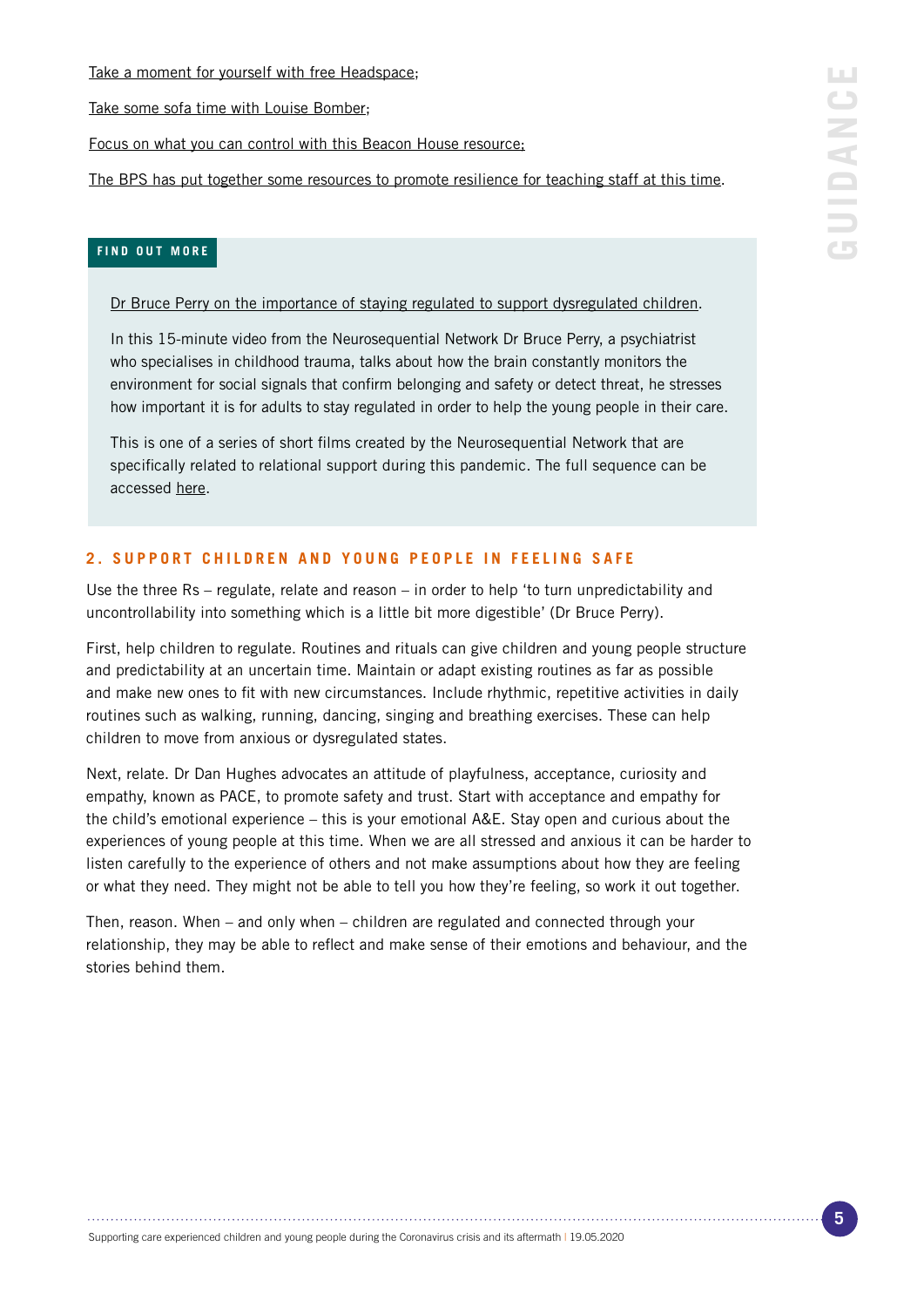#### **FIND OUT MORE**

Beyond Psychology have produced [some wonderful films for children, parents, carers and](https://www.youtube.com/watch?v=wpwsGwHEpbo)  [professionals using puppets to learn about emotions and using therapeutic play](https://www.youtube.com/watch?v=wpwsGwHEpbo).

Dr Karen Treisman's website, Safe Hands, Thinking Minds, has [a wealth of resources to help](http://www.safehandsthinkingminds.co.uk/covid-anxiety-stress-resources-links/)  [manage stress and anxiety at this time.](http://www.safehandsthinkingminds.co.uk/covid-anxiety-stress-resources-links/)

The Glasgow Educational Psychology Service has informed this article on [looking after you](https://www.glasgowtimes.co.uk/news/18379481.coronavirus-lockdown-look/)  [and yours in lockdown.](https://www.glasgowtimes.co.uk/news/18379481.coronavirus-lockdown-look/)

Become, the charity for children in care and young care leavers, provides [advice and support](https://www.glasgowtimes.co.uk/news/18379481.coronavirus-lockdown-look/)  [for care-experienced children and young people to access themselves via this link.](https://www.glasgowtimes.co.uk/news/18379481.coronavirus-lockdown-look/)

The ATTACH Team in Oxfordshire has a short [leaflet](https://ddpnetwork.org/about-ddp/meant-pace/  ) for families about this Dan Hughes' PACE approach.

#### **3. STAY CONNECTED**

Supporting care-experienced children and young people during this period must be rooted in maintaining your connection with them. Some care-experienced children and young people will be attending school at this time, others will remain at home, depending on their individual circumstances. Schools in some parts of the country are offering a range of learning tasks, in other areas schools are offering activities that support the curriculum in less structured ways. In either case it is important to continue to strengthen your connection to looked after and adopted children.

*Being physically distant from your pupils does not mean being socially disconnected from them.*

For those children who are staying at home you can maintain your connection and strengthen your relationship by:

- Contacting care-experienced children regularly ask them about their day, what they are doing, and how they are feeling. Ask about what is going well and what they are enjoying. Try to arrange a small team of people to provide these messages of connection on a rota as members of staff may need time off work with illness or need to self-isolate for a period. Where possible give children and young people a choice in how to communicate. Video contact, which offers fewer non-verbal cues, and can feel less confidential if the computer is in a public place in the home, and can be difficult for some young people. Staff may also find a lot of video contact over the day tiring and schools should think about how staff support each other in this.
- Staying in touch via email messages to the child's foster carer or parent that can be passed on or shared. Messages of belonging for primary-aged children could use something like the following text: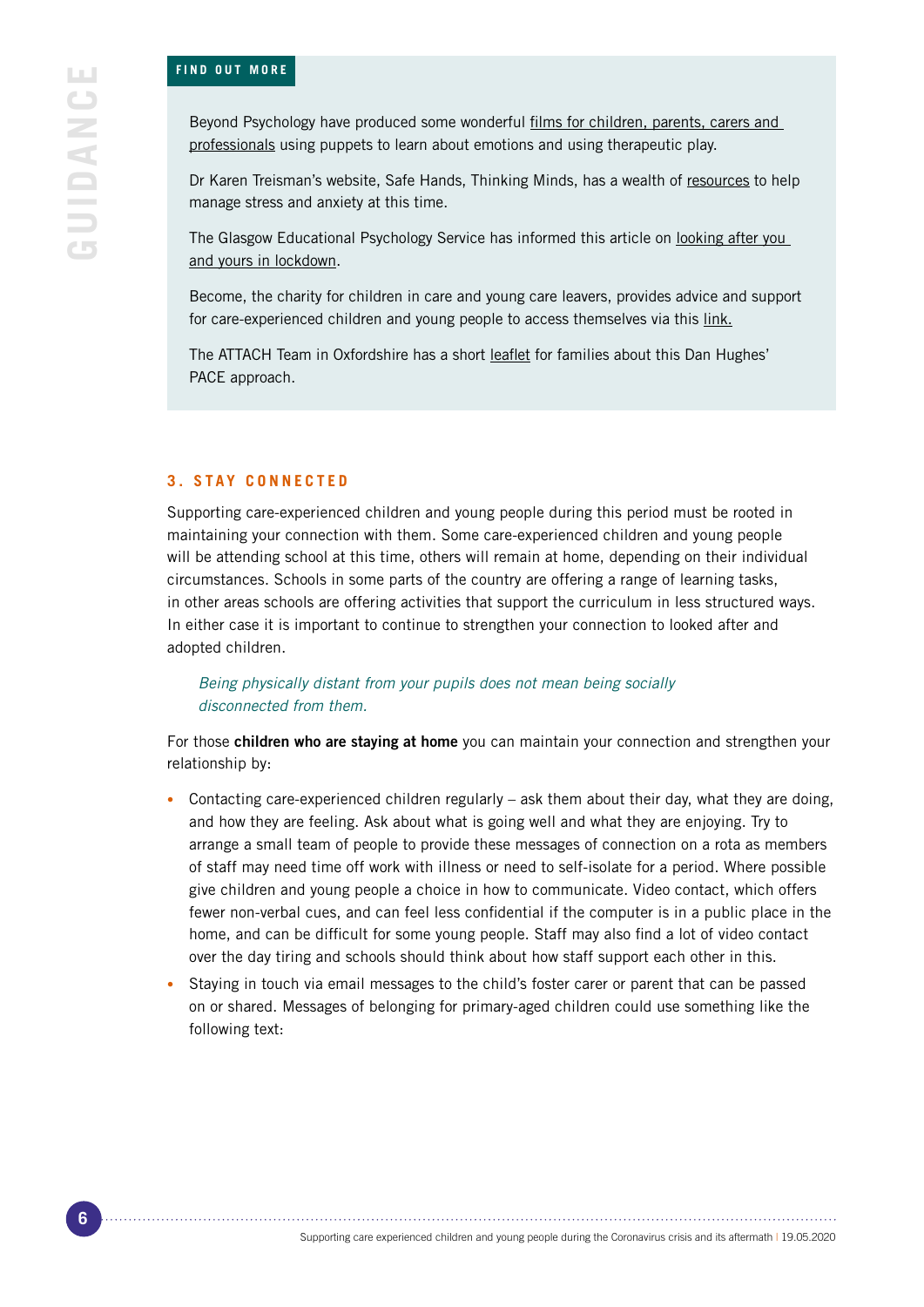- If you were in school today we would be... I would be enjoying helping you to learn about... and we would be discovering... I am looking forward to when we are both back in school and learning together.
- What would you like to do when you are back in school? What could I help you learn more about? What have you enjoyed learning at home that you could share with me?
- Encourage young people to make contact with each other via virtual means. This could include collaborative learning projects students can complete together, or simply be encouragement to stay connected to friends in different ways.

For those children who are in school you can continue to build your relationship through conversation, warm body language, eye contact and all the other ways in which you maintain a human connection even when you are remaining at a safe distance (two meters) from each other. Do notice that this feels strange to you and may feel strange to the child. Acknowledge that this is unusual.

*We usually sit right next to each other to work don't we, but now I have to sit over here. That feels really strange and I don't really like it, but it is what we need to do right now. I am looking forward to getting back to normal when this is all over.* 

You may also want to use the many social stories and other resources about Covid-19 to make sure that the child understands why staying some distance from people you do not live with is important.

If you are working with a child who does not know you, help the relationship-building process by swapping All About Me information: you can prepare a one-page information sheet about yourself and swap it with an All About Me the child has prepared about themselves, with their foster carer or parent if necessary. Plan some chat time each day if you are in school together to build your relationship informally.

#### **4. MAKE THE MOST OF OPPORTUNITIES**

For some children and young people managing these strange times may be so challenging that managing learning as well is too much. In some households or residential settings it may be impossible to give each child the help and support they need to stay motivated, focused and engaged with learning due to work commitments, physical or mental health difficulties and other challenges. Many families may be struggling with technology, and some with language barriers. As the BPS guidance on school closures notes, a full school timetable will not be possible. It is essential that carers, parents, teachers and other professionals are kind to themselves about what is achievable at this time.

However, as we start a gradual return to school in which the most vulnerable learners and those with complex needs may return first, there may be an opportunity to engage in some intensive and targeted work with looked after and previously looked after pupils who, as a group, consistently underachieve in education. The possibility of making valuable gains in education over this period should be part of the narrative for these young people, we as adults must remain aspirational for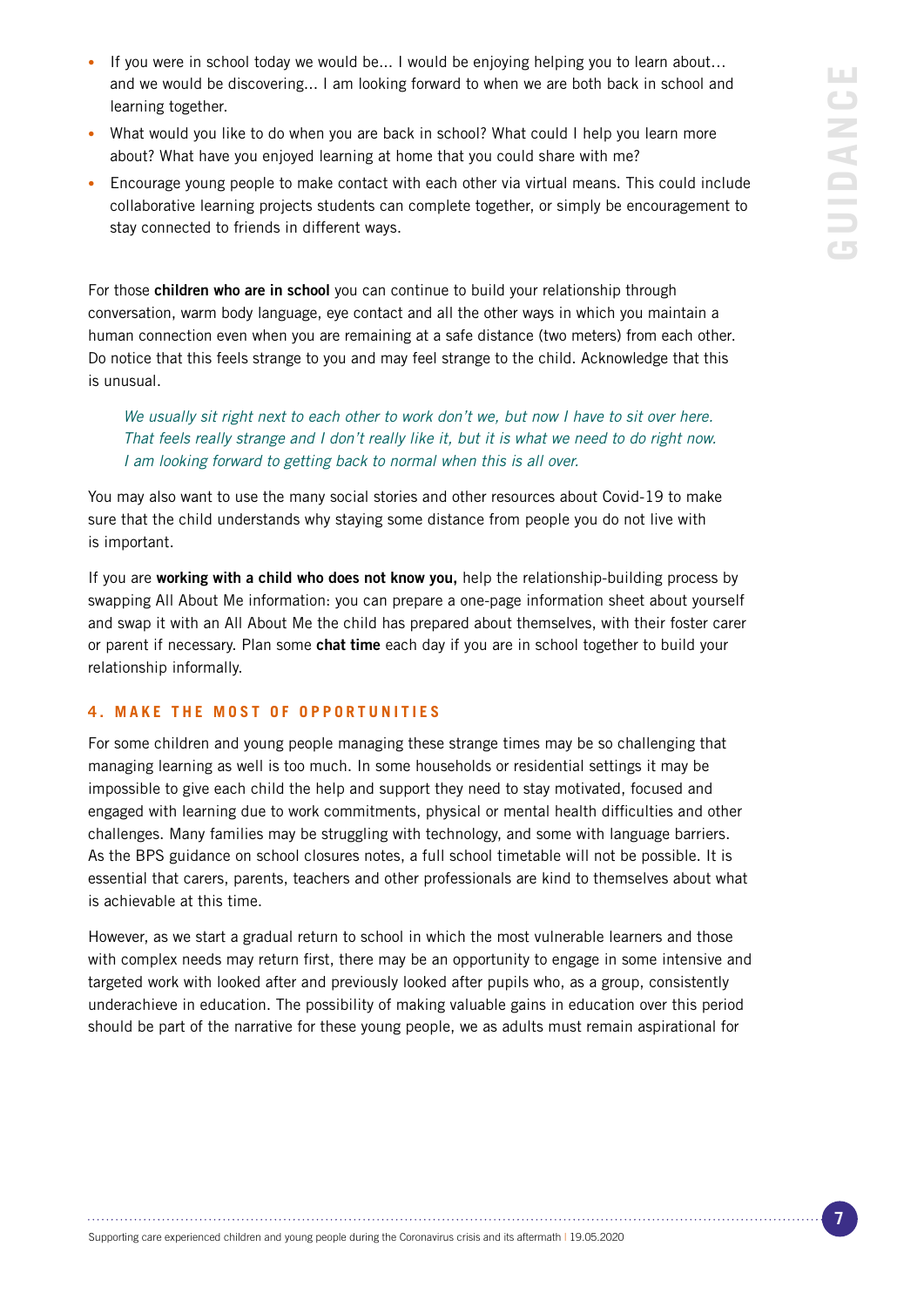these learners even in these circumstances and have the chance to intensify our efforts to close this attainment gap.

This could therefore be a good time to:

- Revisit the outcomes in each child's education, health and care plan/statement of SEN or individual education plan and refresh planning in relation to these so that resources are available for work at home and at school, on- and off-line.
- Focus on key areas such as literacy and maths and refresh planning for individual children in these areas.
- Research and implement effective online literacy and maths programmes that assess and monitor progress.
- Set clear short-term goals in relation to specific needs over the next two-to-three months with specific and resourced planning for learning in the current circumstances.
- Evaluate progress regularly, with the young person and their carers or parent, so that their effort is recognised and their progress celebrated.

## **5. SUPPORT TRANSITIONS**

Each care-experienced child will have had their own experience of this crisis and the disruption it has caused to their life. Some will have had more positive experiences than others; some will have accessed education, others may not have had much capacity or opportunity to do so. The transition being faced by each individual should be considered in relation to the indicators of vulnerability for each child, consulting the child or young person themselves and those close to them. Using the principles of Person-Centred Planning will help to personalise this process.

[Advice in Wales on Person Centred Planning.](https://gov.wales/sites/default/files/publications/2019-01/person-centred-practice-in-education-a-guide-for-early-years-schools-and-colleges-in-wales.pdf)

[The Scottish Government has comprehensive advice for supporting young people with additional](https://scottishtransitions.org.uk/summary-download/)  [needs between 14 and 25 who are making the transition for adulthood.](https://scottishtransitions.org.uk/summary-download/)

[Ideas from Beacon House to support transitions.](https://beaconhouse.org.uk/wp-content/uploads/2019/09/Supporting-Transitions-2.pdf)

[Bruce Perry on supporting transitions.](https://www.youtube.com/watch?v=cA7UbKnM0RM&feature=youtu.be)

## **ADDITIONAL RESOURCES**

There is a great wealth of resources available during this time. Interventions that work well for all vulnerable learners are also helpful for care-experienced children and young people so the general advice from the BPS for schools and families is a good place to start for care-experienced children and young people:

[Resources for families and professionals from the BPS in response to Covid-19.](https://www.bps.org.uk/responding-coronavirus)

The Anna Freud Centre has produced [mental health advice for families, young people, schools and](https://www.annafreud.org/what-we-do/anna-freud-learning-network/coronavirus/)  [colleges](https://www.annafreud.org/what-we-do/anna-freud-learning-network/coronavirus/) that is helpful for looked after and adopted children too.

The Glasgow Educational Psychology Service has produced some brilliant short films. This one is [about how to talk to children and young people about Covid-19](https://twitter.com/GlasgowEPS/status/1244641897936805889https://twitter.com/GlasgowEPS/status/1244641897936805889) and more will be added to their Twitter feed.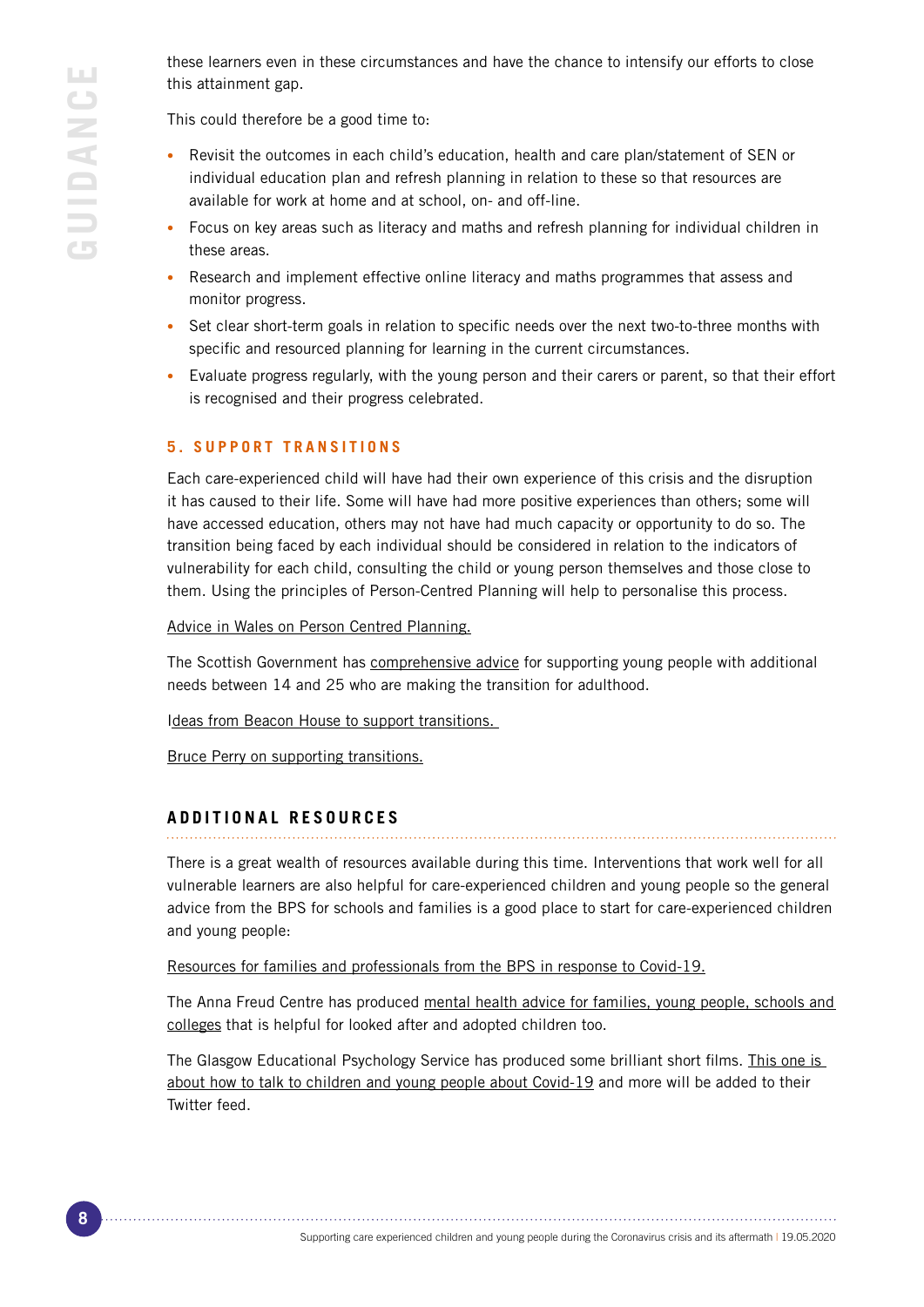The Residential and Edge of Care team in Oxfordshire has produced really helpful short weekly briefings:

- • [www.oscb.org.uk/the-healthy-minds-platter/]( https://www.oscb.org.uk/the-healthy-minds-platter/ )
- [www.oscb.org.uk/reoc-theme-of-the-week-dealing-with-conflicts-at-home/](https://www.oscb.org.uk/reoc-theme-of-the-week-dealing-with-conflicts-at-home/)
- • [www.oscb.org.uk/reoc-clinical-team-theme-of-the-week-de-escalation/]( https://www.oscb.org.uk/reoc-clinical-team-theme-of-the-week-de-escalation/ )
- ['What is Covid-19?' for Children](https://www.youtube.com/watch?v=WKS_WMwis9k) from the Belfast Health and Social Care Trust.
- [BPS Advice on Talking to Children about Covid-19](https://www.bps.org.uk/sites/www.bps.org.uk/files/Policy/Policy%20-%20Files/Talking%20to%20children%20about%20coronavirus.pdf).
- For those whose first language isn't English, Mindheart has produced a ['Covi-book'](https://www.mindheart.co/descargables) which has Covid-19 stories for children and young people in many different languages.
- For parents who struggle with reading, Mencap have some really good easy read [guides](https://www.mencap.org.uk/advice-and-support/coronavirus-covid-19), as does Learning Disability Wales' [Covid--19 resources page.](https://www.ldw.org.uk/project/coronavirus/)
- [The Kindness Wave](https://www.thekindnesswave.org.uk) offers love and comfort to children and young people who are finding this time really difficult to manage.

#### Specific COVID-19 resources for children in care and care-experienced children

- [www.safehandsthinkingminds.co.uk/covid-anxiety-stress-resources-links/](http://www.safehandsthinkingminds.co.uk/covid-anxiety-stress-resources-links/)
- <https://beaconhouse.org.uk/covid-19-support-resources/>

#### For foster parents:

- The Fostering Network: [COVID19 Support for Foster Carers](http://www.thefosteringnetwork.org.uk/covid-19-support-foster-carers).
- Fostertalk: [Covid-19 Support.](http://www.fostertalk.org/Coronavirus-support)
- Fosterline helpline: 0800 040 7675; email: [enquiries@fosterline.info](mailto:enquiries%40fosterline.info?subject=)

#### For kinship carers:

- Grandparents Plus: [Covid-19 Information for kinship families.](https://www.ldw.org.uk/project/coronavirus/)
- Family Rights Group: Advice for family and friends carers (known as kinship carers) [during the Covid-19 Crisis.](https://www.frg.org.uk/need-help-or-advice/family-and-friends-carers/information-for-family-and-friends-carers)
- Grandparents Plus helpline: 0300 123 7015, email: [advice@grandparentsplus.co.uk](mailto:advice%40grandparentsplus.co.uk?subject=)

#### For adoptive parents:

Contact your local adoption service for advice and support in your area. The following national organisations are offering resources, advice and support:

- [AdoptionUK support for adoptive families through Covid19.](https://www.adoptionuk.org/pages/category/covid-19)
- AdoptionUK helpline: 0300 666 0006; email: [helpline@adoptionuk.org.uk](mailto:helpline%40adoptionuk.org.uk?subject=)
- AdoptionUK are also offering parent webinars for members.
- PAC-UK advice line (London): 020 7284 5879.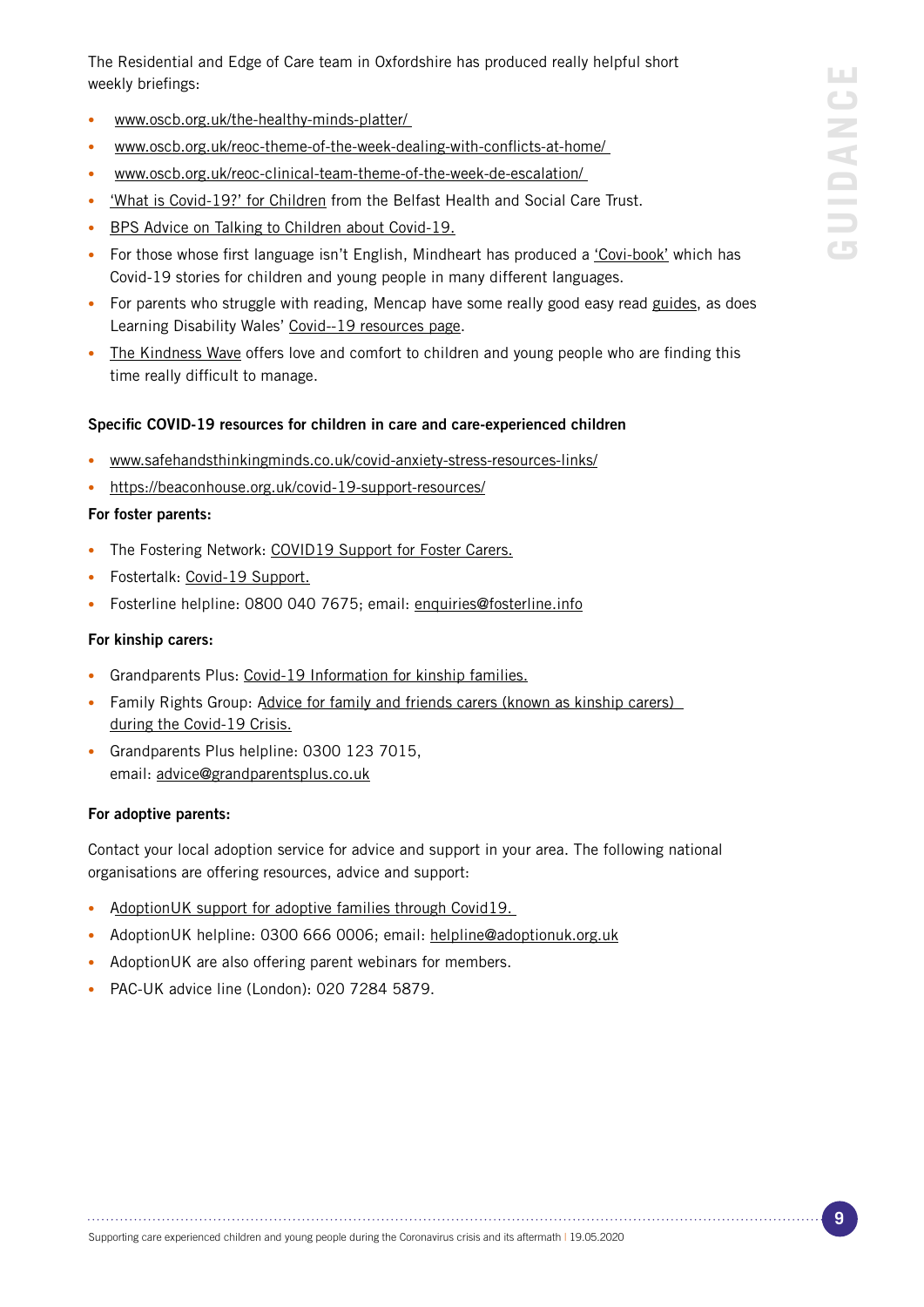### **C O N T R I B U T O R S**

Dr Hester Riviere, Educational Psychologist, The ATTACH Team, Oxfordshire County Council

Dr Hannah Wright, Clinical Psychologist, Gloucestershire Health and Care NHS Foundation Trust

Dr Susan Pooley, Chartered Clinical Psychologist; Lead Clinician for Emotional Health Service – Permanency (Kingston & Richmond)

Seonaid Graham, Senior Educational Psychologist, Care Experienced Team, Glasgow Psychological Service

Paula Dudgeon, Senior Educational Psychologist, Care Experienced Team, Glasgow Psychological Service

Dr Barry Sullivan, Educational Psychologist, Plymouth City Council

Dr Gemma Cheney, Principal Clinical Psychologist, Newham CAMHS, East London Foundation Trust

Dr Alicia Fairhurst, Principal Clinical Psychologist for Brighter Futures, Ealing

Dr Carmen Chan, Clinical Psychologist and Service Lead, Horizon (Supporting Young People and Families Affected by Sexual Harm), Oxford Health NHS Foundation Trust

Dr Ruth Payne, Clinical Psychologist, Enhanced Fostering Service, Norfolk County Council and Norfolk and Suffolk NHS Foundation Trust

Dixie Noruschat, Assistant Psychologist at Family Futures